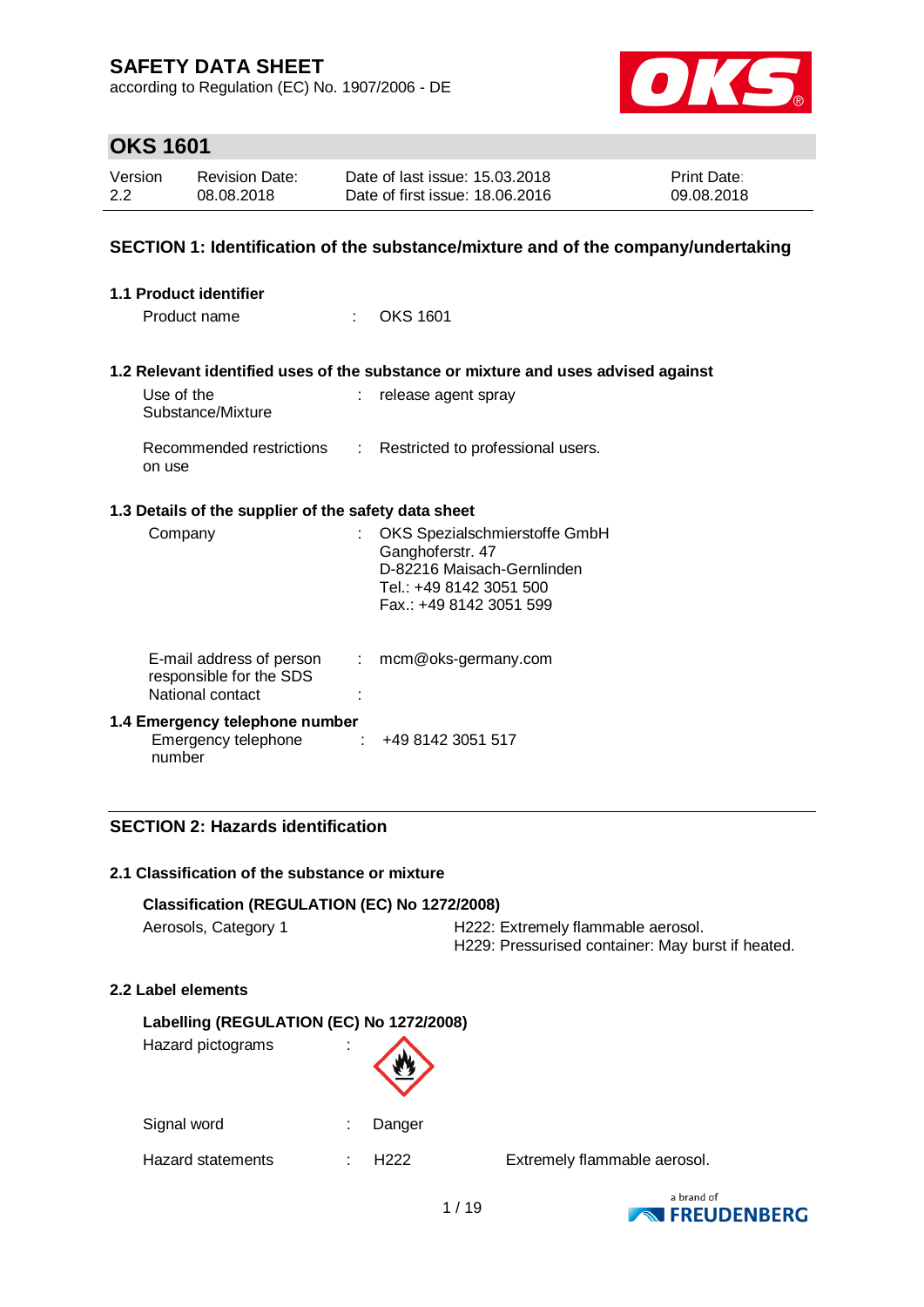according to Regulation (EC) No. 1907/2006 - DE



## **OKS 1601**

| Version<br>2.2 | <b>Revision Date:</b><br>08.08.2018 | Date of last issue: 15.03.2018<br>Date of first issue: 18.06.2016 |                                                                                                      | <b>Print Date:</b><br>09.08.2018 |
|----------------|-------------------------------------|-------------------------------------------------------------------|------------------------------------------------------------------------------------------------------|----------------------------------|
|                |                                     | H <sub>229</sub>                                                  | Pressurised container: May burst if heated.                                                          |                                  |
|                | Precautionary statements            | ÷<br><b>Prevention:</b>                                           |                                                                                                      |                                  |
|                |                                     | P <sub>210</sub>                                                  | Keep away from heat, hot surfaces, sparks,<br>open flames and other ignition sources. No<br>smoking. |                                  |
|                |                                     | P <sub>211</sub>                                                  | Do not spray on an open flame or other<br>ignition source.                                           |                                  |
|                |                                     | P <sub>251</sub>                                                  | Do not pierce or burn, even after use.                                                               |                                  |
|                |                                     | Storage:                                                          |                                                                                                      |                                  |
|                |                                     | $P410 + P412$                                                     | Protect from sunlight. Do not expose to<br>temperatures exceeding 50 °C/ 122 °F.                     |                                  |

### **2.3 Other hazards**

This substance/mixture contains no components considered to be either persistent, bioaccumulative and toxic (PBT), or very persistent and very bioaccumulative (vPvB) at levels of 0.1% or higher.

## **SECTION 3: Composition/information on ingredients**

### **3.2 Mixtures**

Chemical nature : Active substance with propellant

### **Hazardous components**

| Chemical name                                | CAS-No.<br>EC-No.<br>Index-No.<br>Registration number | Classification                        | Concentration<br>limits<br>M-Factor<br><b>Notes</b> | Concentration<br>(% w/w) |
|----------------------------------------------|-------------------------------------------------------|---------------------------------------|-----------------------------------------------------|--------------------------|
| Substances with a workplace exposure limit : |                                                       |                                       |                                                     |                          |
| dimethyl ether                               | 115-10-6                                              | Flam. Gas1; H220<br>Press.            |                                                     | $>= 30 - 50$             |
|                                              | 204-065-8                                             | GasLiquefied gas;<br>H <sub>280</sub> | Note U (table<br>3.1)                               |                          |
|                                              | 603-019-00-8<br>01-2119472128-37-<br>XXXX             |                                       |                                                     |                          |
| glycerol                                     | 56-81-5                                               |                                       |                                                     | $>= 1 - 10$              |
|                                              | 200-289-5                                             |                                       |                                                     |                          |
|                                              |                                                       |                                       |                                                     |                          |

For explanation of abbreviations see section 16.

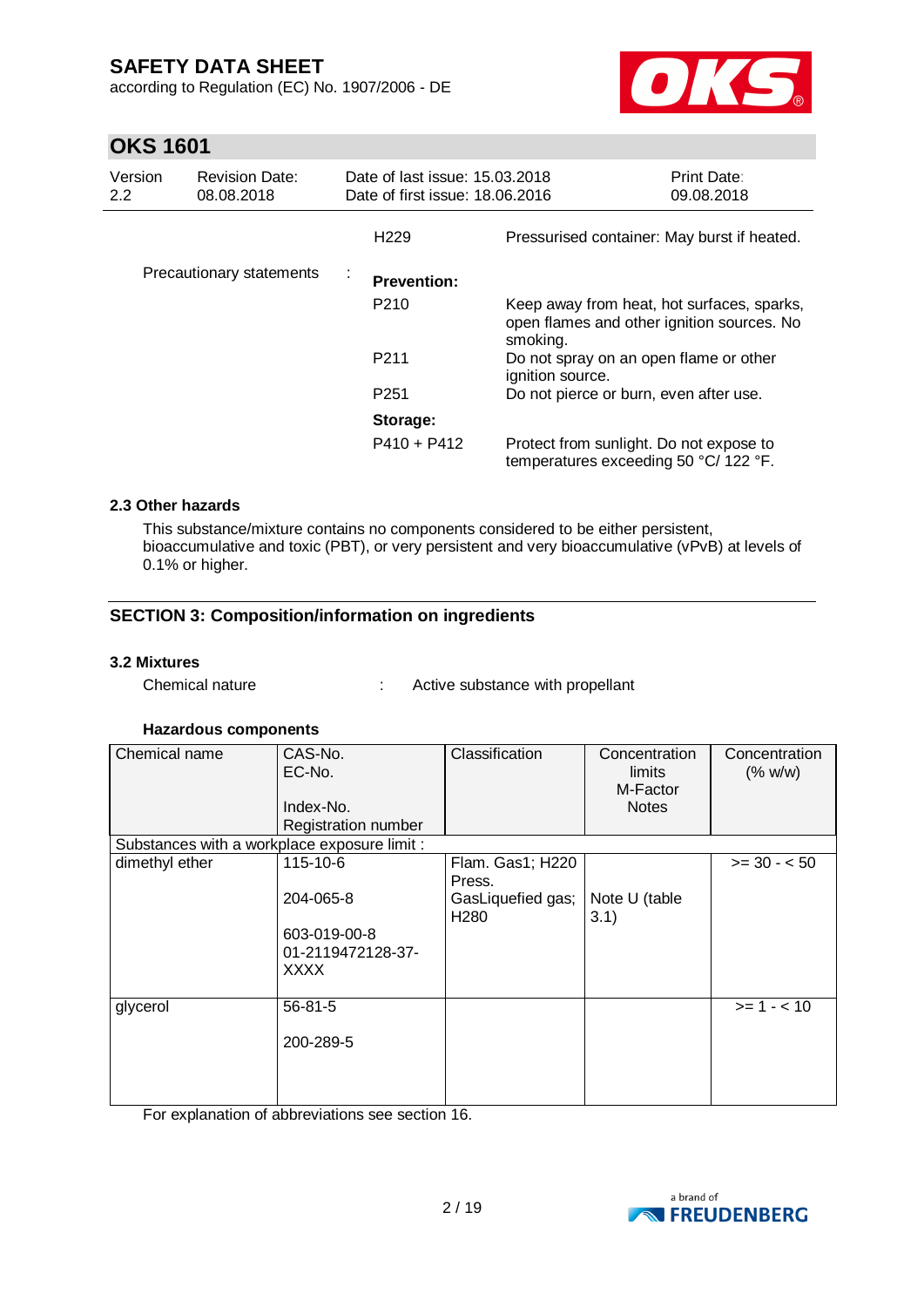according to Regulation (EC) No. 1907/2006 - DE



## **OKS 1601**

| Version | <b>Revision Date:</b> | Date of last issue: 15.03.2018  | <b>Print Date:</b> |
|---------|-----------------------|---------------------------------|--------------------|
| 2.2     | 08.08.2018            | Date of first issue: 18,06,2016 | 09.08.2018         |

### **SECTION 4: First aid measures**

### **4.1 Description of first aid measures**

| If inhaled              | Remove person to fresh air. If signs/symptoms continue, get<br>medical attention.<br>Keep patient warm and at rest.<br>If unconscious, place in recovery position and seek medical<br>advice.<br>Keep respiratory tract clear.<br>If breathing is irregular or stopped, administer artificial<br>respiration. |
|-------------------------|---------------------------------------------------------------------------------------------------------------------------------------------------------------------------------------------------------------------------------------------------------------------------------------------------------------|
| In case of skin contact | Remove contaminated clothing. If irritation develops, get<br>medical attention.<br>Wash off with soap and plenty of water.<br>Wash clothing before reuse.<br>Thoroughly clean shoes before reuse.                                                                                                             |
| In case of eye contact  | Rinse immediately with plenty of water, also under the eyelids,<br>÷.<br>for at least 10 minutes.<br>If easy to do, remove contact lens, if worn.<br>If eye irritation persists, consult a specialist.                                                                                                        |
| If swallowed            | Move the victim to fresh air.<br>Keep respiratory tract clear.<br>Do NOT induce vomiting.<br>Rinse mouth with water.                                                                                                                                                                                          |
|                         | 4.2 Most important symptoms and effects, both acute and delayed                                                                                                                                                                                                                                               |
| Symptoms                | Inhalation may provoke the following symptoms:<br>Unconsciousness<br><b>Dizziness</b><br><b>Drowsiness</b><br>Headache<br>Nausea<br><b>Tiredness</b>                                                                                                                                                          |
|                         | 4.3 Indication of any immediate medical attention and special treatment needed                                                                                                                                                                                                                                |

Treatment : Treat symptomatically.

### **SECTION 5: Firefighting measures**

#### **5.1 Extinguishing media**

| Suitable extinguishing media : ABC powder |                                    |
|-------------------------------------------|------------------------------------|
| Unsuitable extinguishing<br>media         | $\therefore$ High volume water jet |

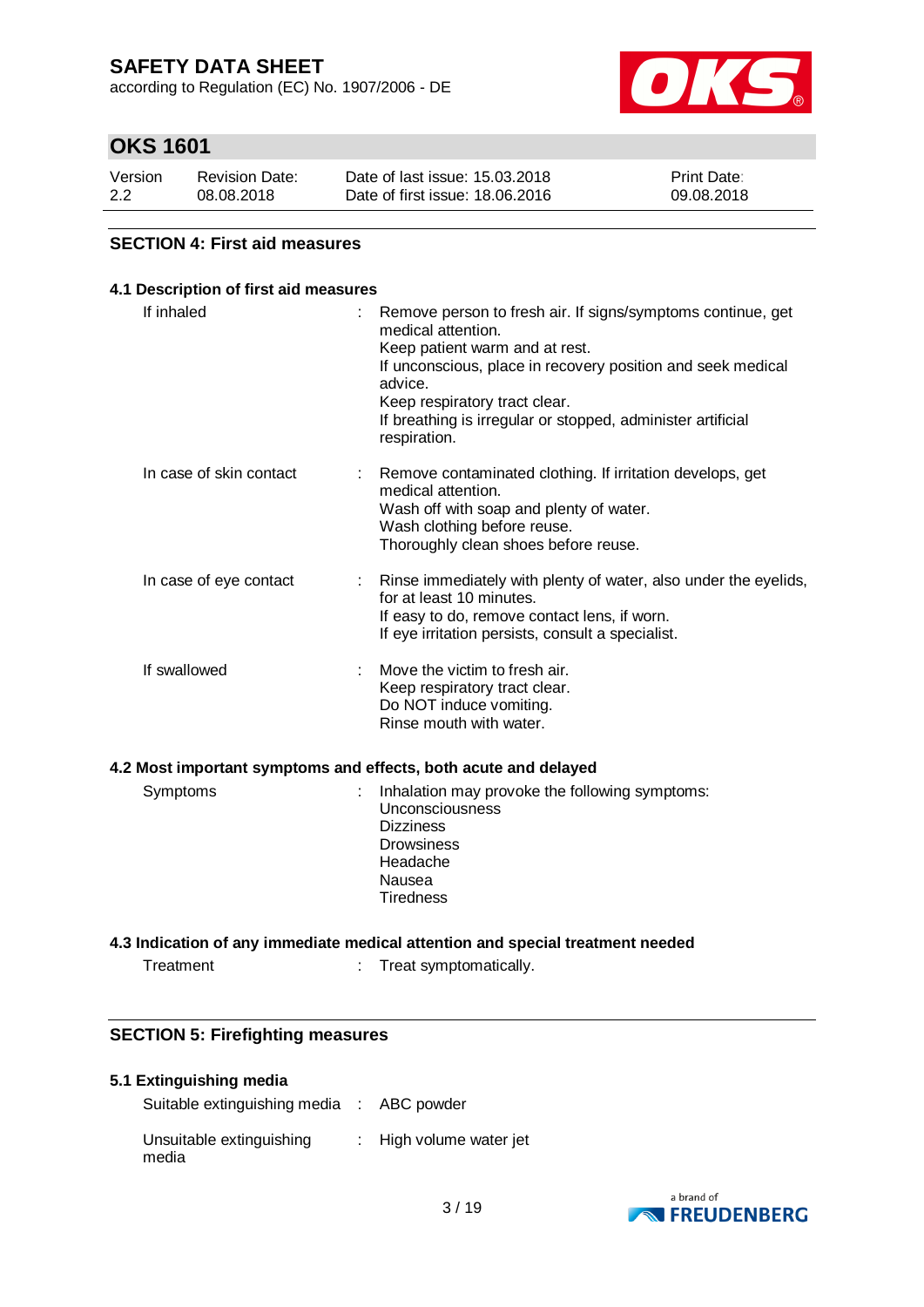according to Regulation (EC) No. 1907/2006 - DE



## **OKS 1601**

| Version | <b>Revision Date:</b> | Date of last issue: 15.03.2018  | <b>Print Date:</b> |
|---------|-----------------------|---------------------------------|--------------------|
| 2.2     | 08.08.2018            | Date of first issue: 18,06,2016 | 09.08.2018         |

## **5.2 Special hazards arising from the substance or mixture**

| Specific hazards during<br>firefighting            | : Fire may cause evolution of:<br>Carbon oxides                                                                                                                                                                                                                  |
|----------------------------------------------------|------------------------------------------------------------------------------------------------------------------------------------------------------------------------------------------------------------------------------------------------------------------|
|                                                    | Fire Hazard<br>Do not let product enter drains.<br>Contains gas under pressure; may explode if heated.<br>Beware of vapours accumulating to form explosive<br>concentrations. Vapours can accumulate in low areas.                                               |
| 5.3 Advice for firefighters                        |                                                                                                                                                                                                                                                                  |
| Special protective equipment :<br>for firefighters | In the event of fire, wear self-contained breathing apparatus.<br>Use personal protective equipment. In the case of respirable<br>dust and/or fumes, use self-contained breathing apparatus.<br>Exposure to decomposition products may be a hazard to<br>health. |
| Further information                                | Standard procedure for chemical fires.<br>Collect contaminated fire extinguishing water separately. This<br>must not be discharged into drains.                                                                                                                  |

Cool containers/tanks with water spray.

### **SECTION 6: Accidental release measures**

### **6.1 Personal precautions, protective equipment and emergency procedures**

| Personal precautions | : Evacuate personnel to safe areas.<br>Ensure adequate ventilation.<br>Remove all sources of ignition.<br>Refer to protective measures listed in sections 7 and 8.<br>Only qualified personnel equipped with suitable protective<br>equipment may intervene. |
|----------------------|--------------------------------------------------------------------------------------------------------------------------------------------------------------------------------------------------------------------------------------------------------------|
|----------------------|--------------------------------------------------------------------------------------------------------------------------------------------------------------------------------------------------------------------------------------------------------------|

### **6.2 Environmental precautions**

| Environmental precautions<br>: Try to prevent the material from entering drains or water |                                                              |
|------------------------------------------------------------------------------------------|--------------------------------------------------------------|
| courses.                                                                                 |                                                              |
|                                                                                          | Prevent further leakage or spillage if safe to do so.        |
|                                                                                          | Local authorities should be advised if significant spillages |
|                                                                                          | cannot be contained.                                         |

### **6.3 Methods and material for containment and cleaning up**

| Methods for cleaning up | : Contain spillage, and then collect with non-combustible<br>absorbent material, (e.g. sand, earth, diatomaceous earth,<br>vermiculite) and place in container for disposal according to<br>local / national regulations (see section 13).<br>Keep in suitable, closed containers for disposal. |
|-------------------------|-------------------------------------------------------------------------------------------------------------------------------------------------------------------------------------------------------------------------------------------------------------------------------------------------|
|                         | Non-sparking tools should be used.                                                                                                                                                                                                                                                              |
|                         |                                                                                                                                                                                                                                                                                                 |

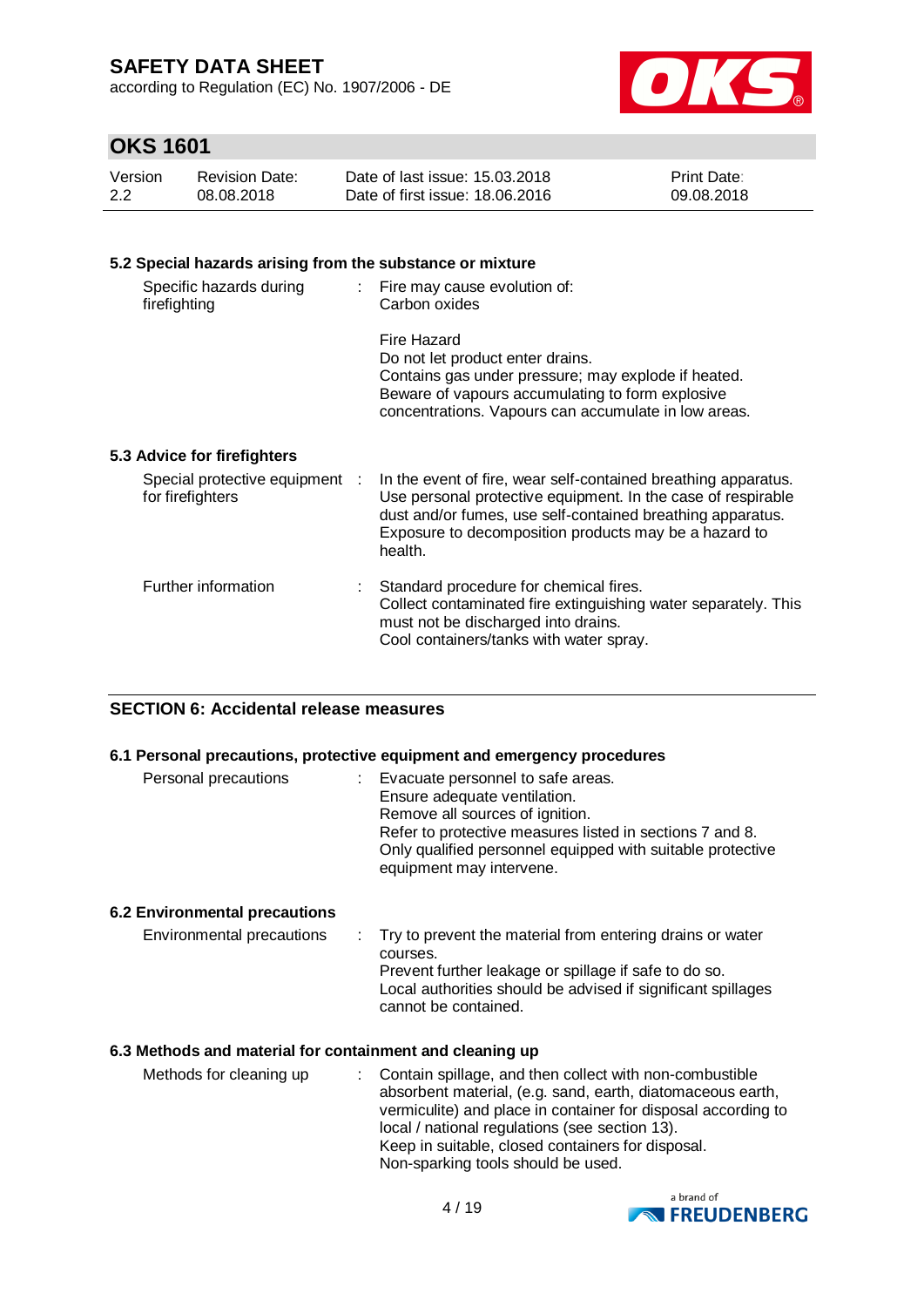according to Regulation (EC) No. 1907/2006 - DE



## **OKS 1601**

| Version | <b>Revision Date:</b> | Date of last issue: 15.03.2018  | <b>Print Date:</b> |
|---------|-----------------------|---------------------------------|--------------------|
| 2.2     | 08.08.2018            | Date of first issue: 18,06,2016 | 09.08.2018         |

## **6.4 Reference to other sections**

For personal protection see section 8.

## **SECTION 7: Handling and storage**

### **7.1 Precautions for safe handling**

| Advice on safe handling                                          | : Do not use in areas without adequate ventilation.<br>Do not breathe vapours or spray mist.<br>In case of insufficient ventilation, wear suitable respiratory<br>equipment.<br>Avoid contact with skin and eyes.<br>For personal protection see section 8.<br>Keep away from fire, sparks and heated surfaces.<br>Smoking, eating and drinking should be prohibited in the<br>application area.<br>Wash hands and face before breaks and immediately after<br>handling the product.<br>Do not ingest.<br>Do not use sparking tools.<br>These safety instructions also apply to empty packaging which<br>may still contain product residues. |
|------------------------------------------------------------------|----------------------------------------------------------------------------------------------------------------------------------------------------------------------------------------------------------------------------------------------------------------------------------------------------------------------------------------------------------------------------------------------------------------------------------------------------------------------------------------------------------------------------------------------------------------------------------------------------------------------------------------------|
|                                                                  | Pressurized container: protect from sunlight and do not<br>expose to temperatures exceeding 50 °C. Do not pierce or<br>burn, even after use.                                                                                                                                                                                                                                                                                                                                                                                                                                                                                                 |
| Hygiene measures                                                 | Wash face, hands and any exposed skin thoroughly after<br>handling.                                                                                                                                                                                                                                                                                                                                                                                                                                                                                                                                                                          |
| 7.2 Conditions for safe storage, including any incompatibilities |                                                                                                                                                                                                                                                                                                                                                                                                                                                                                                                                                                                                                                              |

| Requirements for storage<br>areas and containers | ÷. | BEWARE: Aerosol is pressurized. Keep away from direct sun<br>exposure and temperatures over 50 °C. Do not open by force<br>or throw into fire even after use. Do not spray on flames or<br>red-hot objects. Store in accordance with the particular<br>national regulations. |
|--------------------------------------------------|----|------------------------------------------------------------------------------------------------------------------------------------------------------------------------------------------------------------------------------------------------------------------------------|
| Storage class (TRGS 510)                         |    | 2B, Aerosol cans and lighters                                                                                                                                                                                                                                                |
| 7.3 Specific end use(s)<br>Specific use(s)       |    | Consult the technical guidelines for the use of this<br>substance/mixture.                                                                                                                                                                                                   |

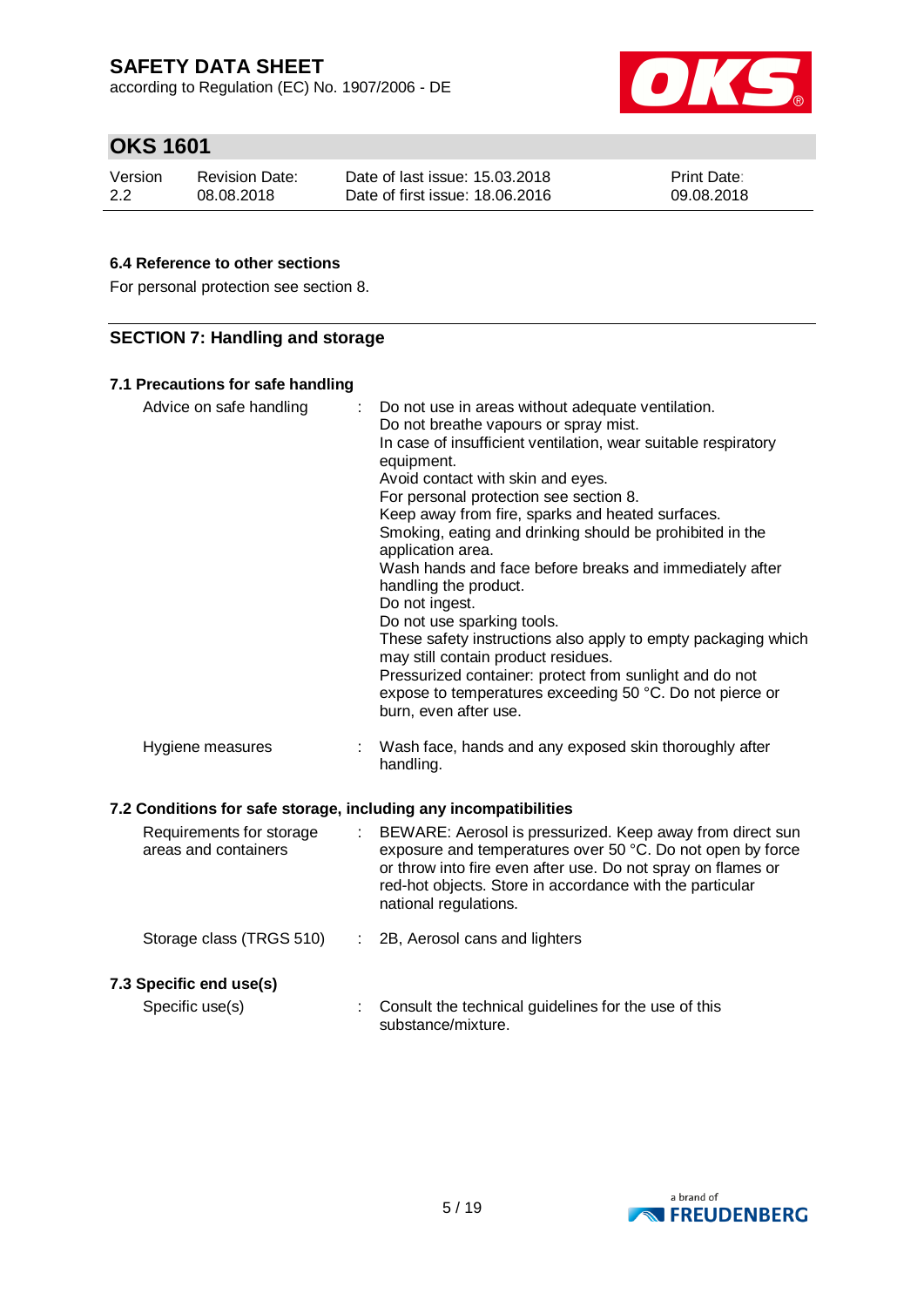according to Regulation (EC) No. 1907/2006 - DE



## **OKS 1601**

| Version | <b>Revision Date:</b> | Date of last issue: 15.03.2018  | <b>Print Date:</b> |
|---------|-----------------------|---------------------------------|--------------------|
| 2.2     | 08.08.2018            | Date of first issue: 18,06,2016 | 09.08.2018         |

### **SECTION 8: Exposure controls/personal protection**

### **8.1 Control parameters**

### **Occupational Exposure Limits**

| Components                                    | CAS-No.    | Value type (Form<br>of exposure) | Control parameters                                                                                                                                                                                                                    | <b>Basis</b>                                |
|-----------------------------------------------|------------|----------------------------------|---------------------------------------------------------------------------------------------------------------------------------------------------------------------------------------------------------------------------------------|---------------------------------------------|
| dimethyl ether                                | 115-10-6   | TWA                              | 1.000 ppm<br>1.920 mg/m3                                                                                                                                                                                                              | 2000/39/EC<br>$(2000-06-16)$                |
| Further information                           | Indicative |                                  |                                                                                                                                                                                                                                       |                                             |
|                                               |            | AGW                              | 1.000 ppm<br>1.900 mg/m3                                                                                                                                                                                                              | <b>DE TRGS</b><br>900<br>$(2010 - 08 - 04)$ |
| Peak-limit:<br>excursion factor<br>(category) | 8(11)      |                                  |                                                                                                                                                                                                                                       |                                             |
| Further information                           |            |                                  | Senate commission for the review of compounds at the work place dangerous<br>for the health (MAK-commission)., European Union (The EU has established<br>a limit value: deviations in value and peak limit are possible)              |                                             |
| glycerol                                      | 56-81-5    | AGW (Inhalable<br>fraction)      | 200 mg/m3                                                                                                                                                                                                                             | <b>DE TRGS</b><br>900<br>$(2016-11-04)$     |
| Peak-limit:<br>excursion factor<br>(category) | 2; (1)     |                                  |                                                                                                                                                                                                                                       |                                             |
| Further information                           |            |                                  | Senate commission for the review of compounds at the work place dangerous<br>for the health (MAK-commission)., When there is compliance with the OEL<br>and biological tolerance values, there is no risk of harming the unborn child |                                             |

### **Derived No Effect Level (DNEL) according to Regulation (EC) No. 1907/2006:**

| Substance name | End Use        | Exposure routes | Potential health<br>effects | Value      |
|----------------|----------------|-----------------|-----------------------------|------------|
| dimethyl ether | <b>Workers</b> | Inhalation      | Long-term exposure          | 1894 mg/m3 |
| glycerol       | <b>Workers</b> | Inhalation      | Long-term local<br>effects  | 56 mg/m3   |

#### **Predicted No Effect Concentration (PNEC) according to Regulation (EC) No. 1907/2006:**

| Substance name | <b>Environmental Compartment</b>   | Value         |
|----------------|------------------------------------|---------------|
| dimethyl ether | Fresh water                        | $0,155$ mg/l  |
|                |                                    |               |
|                | Marine water                       | $0,016$ mg/l  |
|                | Sewage treatment plant             | 160 mg/l      |
|                | Fresh water sediment               | 0,681 mg/kg   |
|                | Marine sediment                    | $0,069$ mg/kg |
|                | Soil                               | $0,045$ mg/kg |
| glycerol       | Fresh water                        | $0,885$ mg/l  |
|                |                                    |               |
|                | Marine water                       | $0,088$ mg/l  |
|                | Intermittent use/release           | 8,85 mg/l     |
|                | Microbiological Activity in Sewage | 1000 mg/l     |

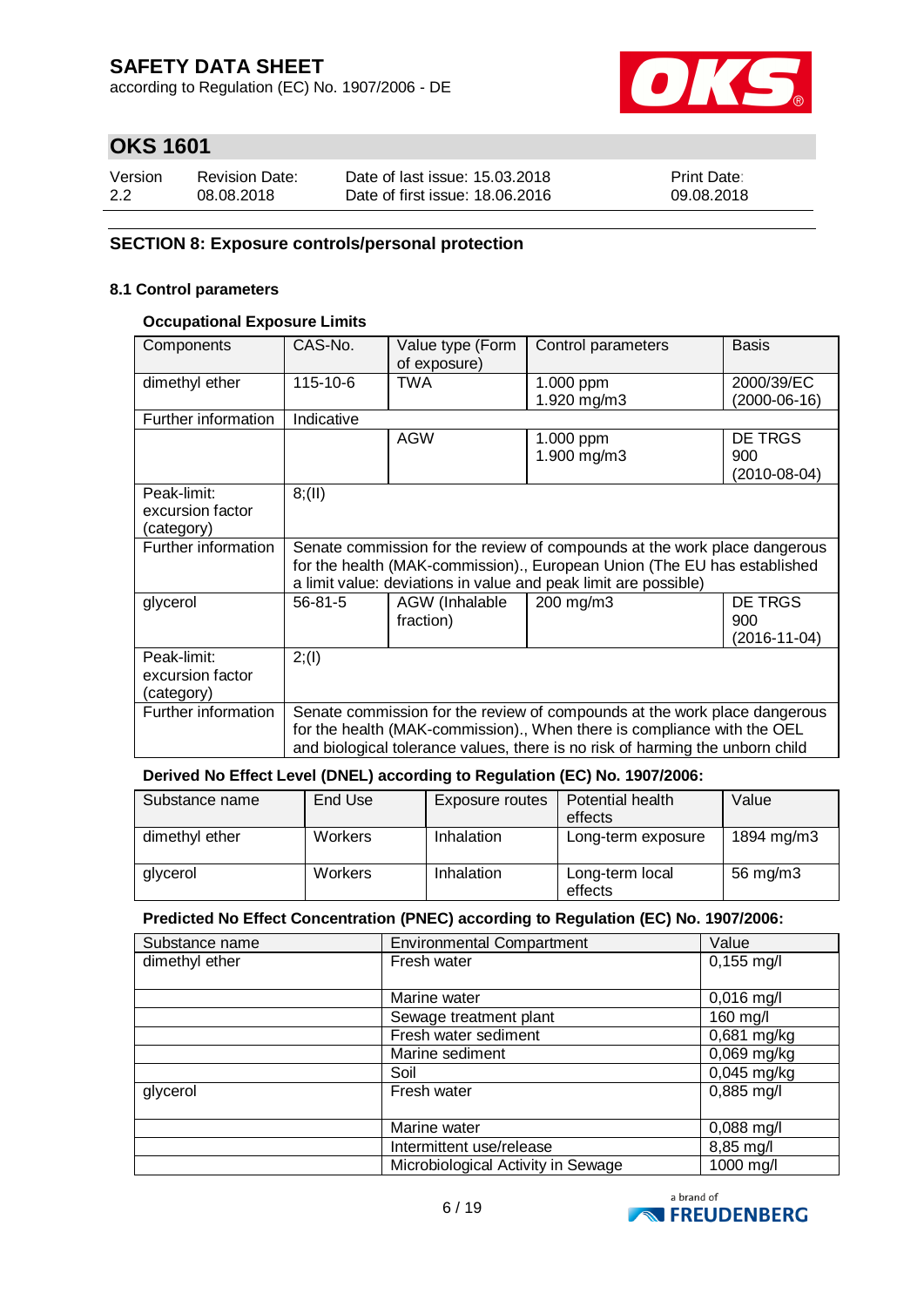according to Regulation (EC) No. 1907/2006 - DE



## **OKS 1601**

| Version | Revision Date: | Date of last issue: 15.03.2018  | <b>Print Date:</b> |
|---------|----------------|---------------------------------|--------------------|
| 2.2     | 08.08.2018     | Date of first issue: 18,06,2016 | 09.08.2018         |

|  | <b>Treatment Systems</b> |                      |
|--|--------------------------|----------------------|
|  | Fresh water sediment     | $3,3$ mg/kg          |
|  | Marine sediment          | $0,33 \text{ mg/kg}$ |
|  | Soil                     | 0,141 mg/kg          |

#### **8.2 Exposure controls**

#### **Engineering measures**

Use only in an area equipped with explosion proof exhaust ventilation. Handle only in a place equipped with local exhaust (or other appropriate exhaust).

| Personal protective equipment                   |                                                                                                                                                                                                                                                                                                                                       |
|-------------------------------------------------|---------------------------------------------------------------------------------------------------------------------------------------------------------------------------------------------------------------------------------------------------------------------------------------------------------------------------------------|
| Eye protection                                  | Safety glasses with side-shields conforming to EN166                                                                                                                                                                                                                                                                                  |
| Hand protection<br>Material<br>Protective index | butyl-rubber<br>Class 1                                                                                                                                                                                                                                                                                                               |
| Remarks                                         | Wear protective gloves. The selected protective gloves have<br>to satisfy the specifications of EU Directive 89/686/EEC and<br>the standard EN 374 derived from it. The break through time<br>depends amongst other things on the material, the thickness<br>and the type of glove and therefore has to be measured for<br>each case. |
| Respiratory protection                          | Use respiratory protection unless adequate local exhaust<br>ventilation is provided or exposure assessment demonstrates<br>that exposures are within recommended exposure guidelines.                                                                                                                                                 |
| Filter type                                     | Recommended Filter type:                                                                                                                                                                                                                                                                                                              |
|                                                 | Organic gas and low boiling vapour type (AX)                                                                                                                                                                                                                                                                                          |
| Protective measures                             | The type of protective equipment must be selected according<br>to the concentration and amount of the dangerous substance<br>at the specific workplace.<br>Choose body protection in relation to its type, to the<br>concentration and amount of dangerous substances, and to<br>the specific work-place.                             |

## **SECTION 9: Physical and chemical properties**

### **9.1 Information on basic physical and chemical properties**

| Appearance      | aerosol           |
|-----------------|-------------------|
| Colour          | : colourless      |
| Odour           | characteristic    |
| Odour Threshold | No data available |

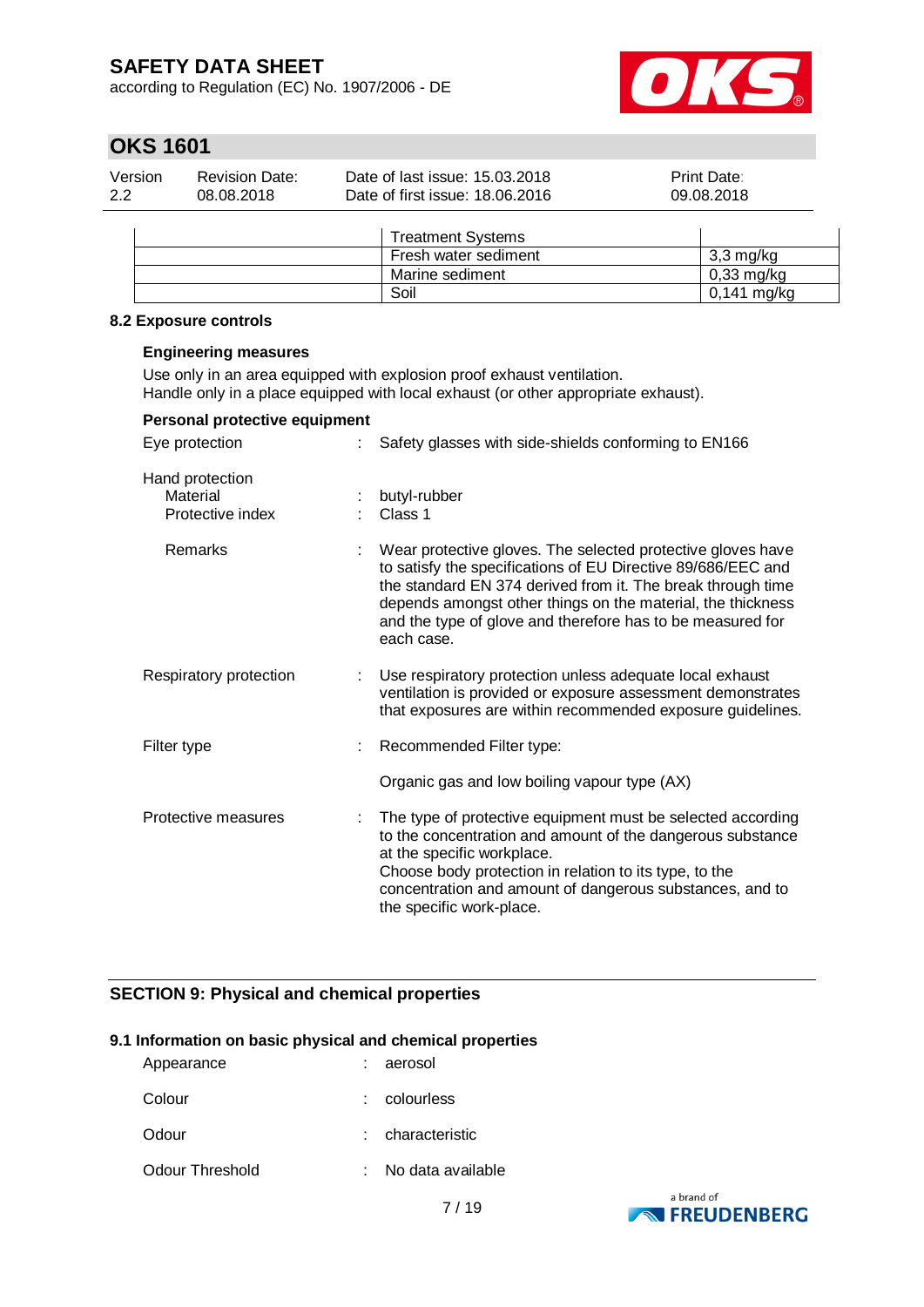according to Regulation (EC) No. 1907/2006 - DE



# **OKS 1601**

| Version | <b>Revision Date:</b> | Date of last issue: 15.03.2018  | <b>Print Date:</b> |
|---------|-----------------------|---------------------------------|--------------------|
| 2.2     | 08.08.2018            | Date of first issue: 18,06,2016 | 09.08.2018         |

| рH                                         |                              | 6,4 $(20 °C)$                   |
|--------------------------------------------|------------------------------|---------------------------------|
| Melting point/range                        |                              | No data available               |
| Boiling point/boiling range                |                              | $: -24.8 °C$<br>(1.013 hPa)     |
| Flash point                                | t.                           | $-41$ °C<br>Method: Abel-Pensky |
| Evaporation rate                           | ÷.                           | No data available               |
| Flammability (solid, gas)                  |                              | Extremely flammable aerosol.    |
| Upper explosion limit                      |                              | 18,6 %(V)                       |
| Lower explosion limit                      | t.                           | $3\%$ (V)                       |
| Vapour pressure                            |                              | 4.500 hPa (20 °C)               |
| Relative vapour density                    |                              | No data available               |
| Density                                    |                              | 0,84 g/cm3<br>(20 °C)           |
| <b>Bulk density</b>                        |                              | No data available               |
| Solubility(ies)<br>Water solubility        | t.                           | insoluble                       |
| Solubility in other solvents               | $\mathcal{L}_{\mathrm{max}}$ | No data available               |
| Partition coefficient: n-<br>octanol/water | ÷.                           | No data available               |
| Auto-ignition temperature                  | t.                           | No data available               |
| Decomposition temperature                  | ÷.                           | No data available               |
| Viscosity<br>Viscosity, dynamic            |                              | No data available               |
| Viscosity, kinematic                       |                              | $<$ 20,5 mm2/s (40 °C)          |
| <b>Explosive properties</b>                |                              | Not explosive                   |
| Oxidizing properties                       |                              | No data available               |
|                                            |                              |                                 |

### **9.2 Other information**

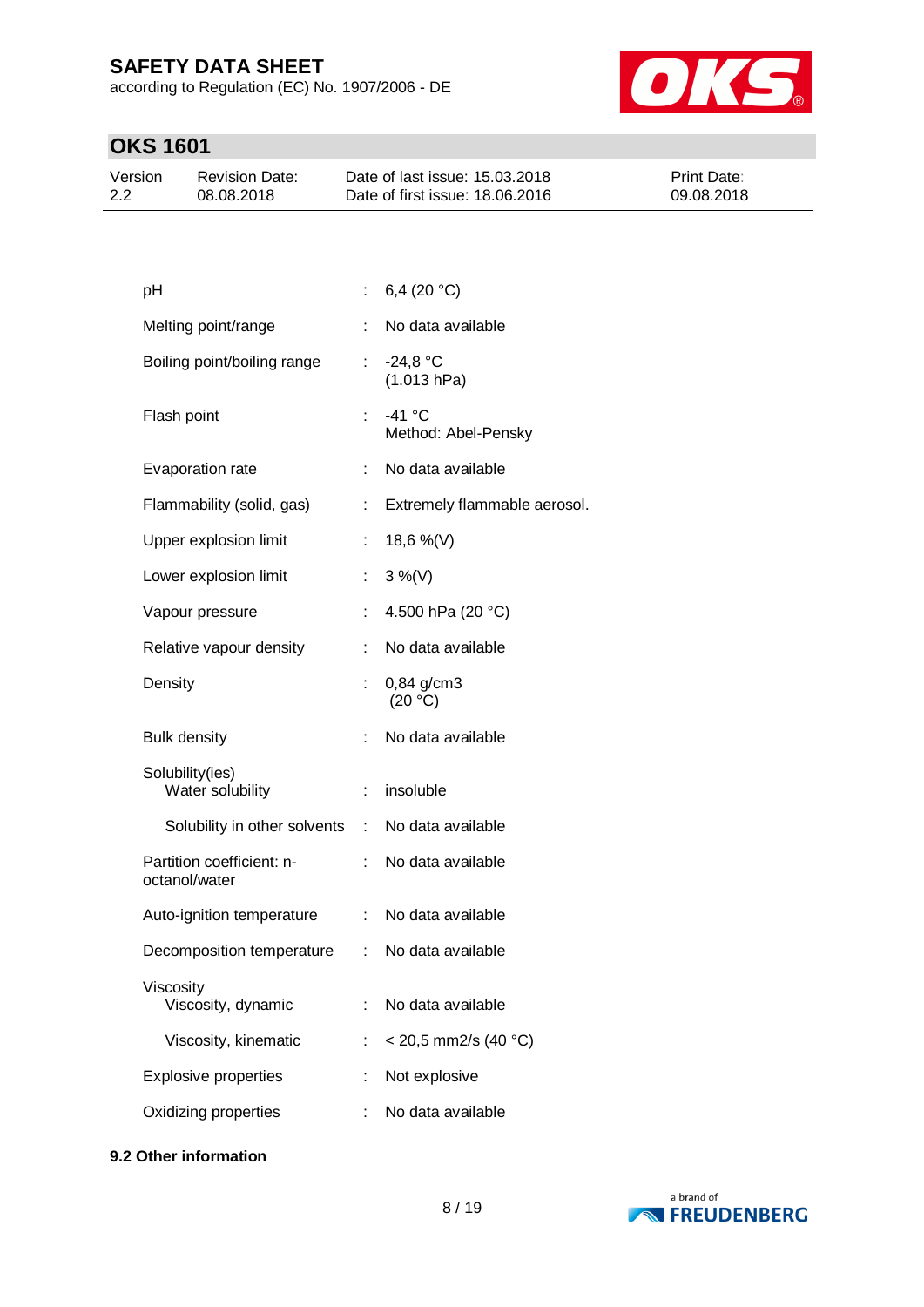according to Regulation (EC) No. 1907/2006 - DE



## **OKS 1601**

| Version<br>2.2 | <b>Revision Date:</b><br>08.08.2018 |    | Date of last issue: 15.03.2018<br>Date of first issue: 18.06.2016 | Print Date:<br>09.08.2018 |
|----------------|-------------------------------------|----|-------------------------------------------------------------------|---------------------------|
|                | Sublimation point                   |    | No data available                                                 |                           |
|                | Metal corrosion rate                | t. | Not corrosive to metals                                           |                           |
| Self-ignition  |                                     |    | No data available                                                 |                           |

## **SECTION 10: Stability and reactivity**

## **10.1 Reactivity**

No hazards to be specially mentioned.

#### **10.2 Chemical stability**

Stable under normal conditions.

### **10.3 Possibility of hazardous reactions** Hazardous reactions : No dangerous reaction known under conditions of normal use.

| 10.4 Conditions to avoid |  |
|--------------------------|--|

Conditions to avoid : Heat, flames and sparks.

## **10.5 Incompatible materials**

| Materials to avoid |  |  | Oxidizing agents |
|--------------------|--|--|------------------|
|--------------------|--|--|------------------|

### **10.6 Hazardous decomposition products**

No decomposition if stored and applied as directed.

## **SECTION 11: Toxicological information**

### **11.1 Information on toxicological effects**

## **Acute toxicity**

### **Product:**

| Acute oral toxicity       | : Remarks: This information is not available.                                     |
|---------------------------|-----------------------------------------------------------------------------------|
| Acute inhalation toxicity | Symptoms: Inhalation may provoke the following symptoms:,<br>Respiratory disorder |
| Acute dermal toxicity     | : Remarks: This information is not available.                                     |

### **Components:**

### **dimethyl ether:**

| Acute inhalation toxicity | : $LC50$ (Rat): 309 mg/l |
|---------------------------|--------------------------|
|                           | Exposure time: 4 h       |
|                           | Test atmosphere: gas     |

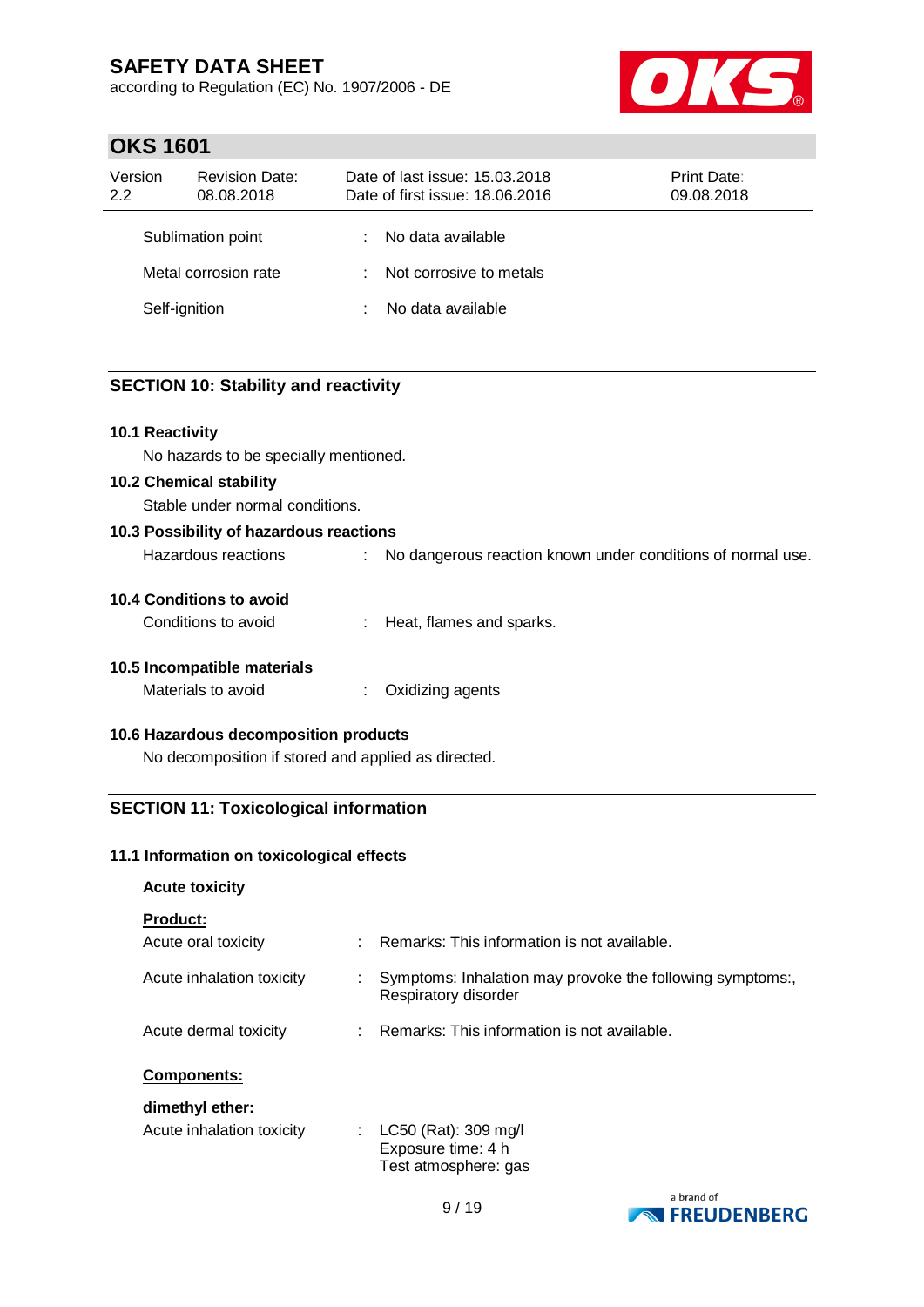according to Regulation (EC) No. 1907/2006 - DE



## **OKS 1601**

| Version | <b>Revision Date:</b> | Date of last issue: 15.03.2018  | <b>Print Date:</b> |
|---------|-----------------------|---------------------------------|--------------------|
| 2.2     | 08.08.2018            | Date of first issue: 18,06,2016 | 09.08.2018         |

## **glycerol:**

| Acute oral toxicity | : LD50 (Rat, male): 18.300 mg/kg |
|---------------------|----------------------------------|
|---------------------|----------------------------------|

Acute dermal toxicity : LD50 (Rat): 56.750 mg/kg

## **Skin corrosion/irritation**

### **Product:**

Remarks: This information is not available.

### **Components:**

### **dimethyl ether:**

Assessment: No skin irritation Result: No skin irritation

### **Serious eye damage/eye irritation**

### **Product:**

Remarks: Contact with eyes may cause irritation.

### **Components:**

### **dimethyl ether:**

Assessment: No eye irritation Result: No eye irritation

### **Respiratory or skin sensitisation**

### **Product:**

Remarks: This information is not available.

### **Components:**

### **dimethyl ether:**

Assessment: Does not cause skin sensitisation. Result: Does not cause skin sensitisation.

## **Germ cell mutagenicity**

### **Product:**

| Genotoxicity in vitro | Remarks: No data available |
|-----------------------|----------------------------|
| Genotoxicity in vivo  | Remarks: No data available |

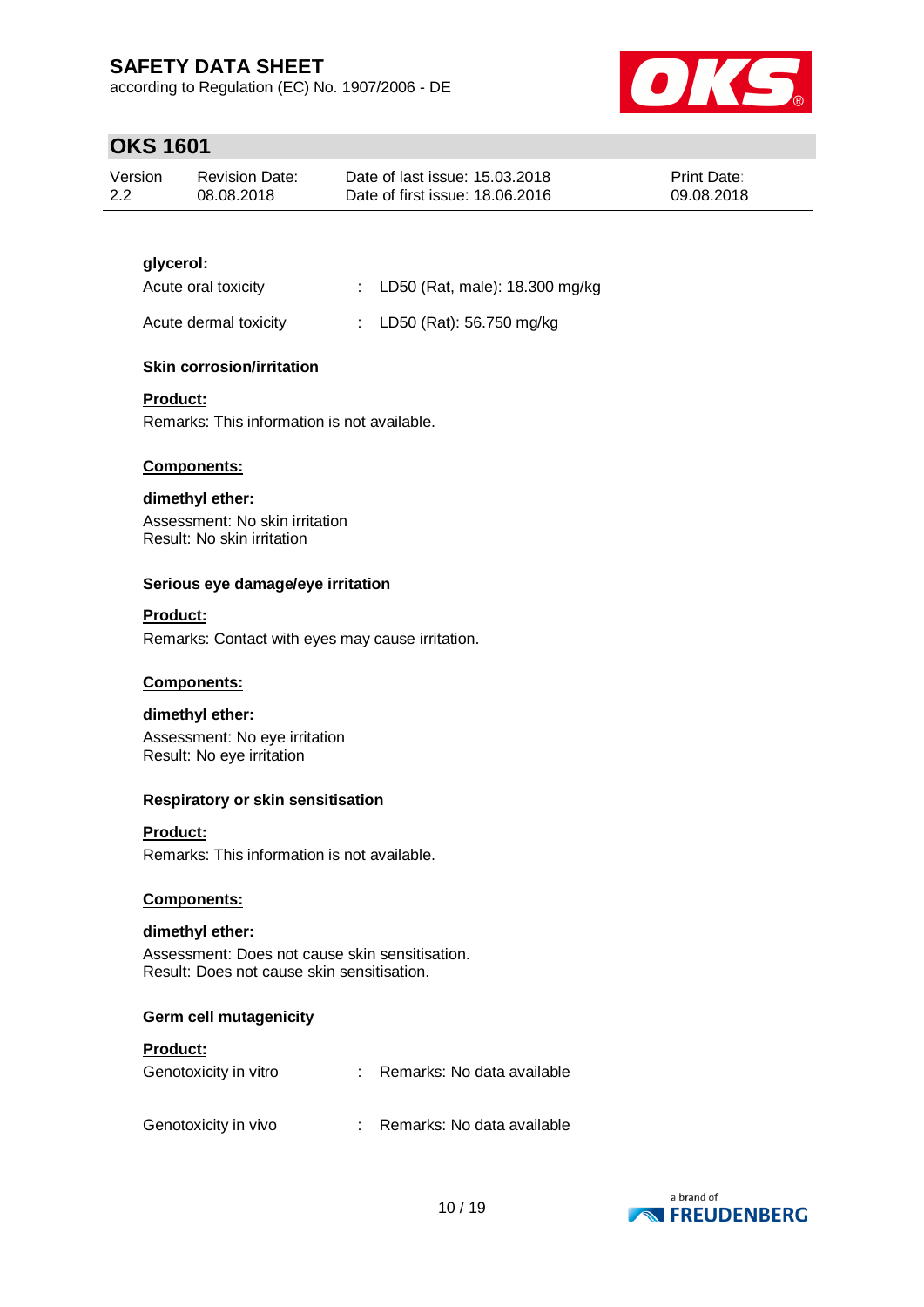according to Regulation (EC) No. 1907/2006 - DE



## **OKS 1601**

| Version<br>$2.2\phantom{0}$ |                 | <b>Revision Date:</b><br>08.08.2018                                                                                                                     |    | Date of last issue: 15.03.2018<br>Date of first issue: 18.06.2016                                                                            | <b>Print Date:</b><br>09.08.2018 |
|-----------------------------|-----------------|---------------------------------------------------------------------------------------------------------------------------------------------------------|----|----------------------------------------------------------------------------------------------------------------------------------------------|----------------------------------|
|                             |                 | <b>Components:</b>                                                                                                                                      |    |                                                                                                                                              |                                  |
|                             |                 | dimethyl ether:                                                                                                                                         |    |                                                                                                                                              |                                  |
|                             |                 | Genotoxicity in vitro                                                                                                                                   |    | : Test Type: Ames test<br>Method: OECD Test Guideline 471<br>Result: negative                                                                |                                  |
|                             |                 | Genotoxicity in vivo                                                                                                                                    |    | Species: Drosophila melanogaster (vinegar fly)<br>Application Route: inhalation (gas)<br>Method: OECD Test Guideline 477<br>Result: negative |                                  |
|                             | glycerol:       |                                                                                                                                                         |    |                                                                                                                                              |                                  |
|                             |                 | Germ cell mutagenicity-<br>Assessment                                                                                                                   | ÷. | Tests on bacterial or mammalian cell cultures did not show<br>mutagenic effects.                                                             |                                  |
|                             |                 | Carcinogenicity                                                                                                                                         |    |                                                                                                                                              |                                  |
|                             | <b>Product:</b> |                                                                                                                                                         |    |                                                                                                                                              |                                  |
|                             |                 | Remarks: No data available                                                                                                                              |    |                                                                                                                                              |                                  |
|                             |                 | Components:                                                                                                                                             |    |                                                                                                                                              |                                  |
|                             | 47 mg/l         | dimethyl ether:<br>Species: Rat<br>Application Route: inhalation (gas)<br>Exposure time: 2 Years<br>Method: OECD Test Guideline 453<br>Result: negative |    |                                                                                                                                              |                                  |
|                             | glycerol:       |                                                                                                                                                         |    |                                                                                                                                              |                                  |
|                             |                 | Carcinogenicity -<br>Assessment                                                                                                                         |    | No evidence of carcinogenicity in animal studies.                                                                                            |                                  |
|                             |                 | <b>Reproductive toxicity</b>                                                                                                                            |    |                                                                                                                                              |                                  |
|                             | Product:        |                                                                                                                                                         |    |                                                                                                                                              |                                  |
|                             |                 | Effects on fertility                                                                                                                                    |    | Remarks: No data available                                                                                                                   |                                  |
|                             |                 | Effects on foetal<br>development                                                                                                                        |    | Remarks: No data available                                                                                                                   |                                  |
|                             |                 | Components:                                                                                                                                             |    |                                                                                                                                              |                                  |
|                             |                 | dimethyl ether:                                                                                                                                         |    |                                                                                                                                              |                                  |
|                             |                 | Reproductive toxicity -<br>Assessment                                                                                                                   | ÷. | Animal testing did not show any effects on fertility.                                                                                        |                                  |

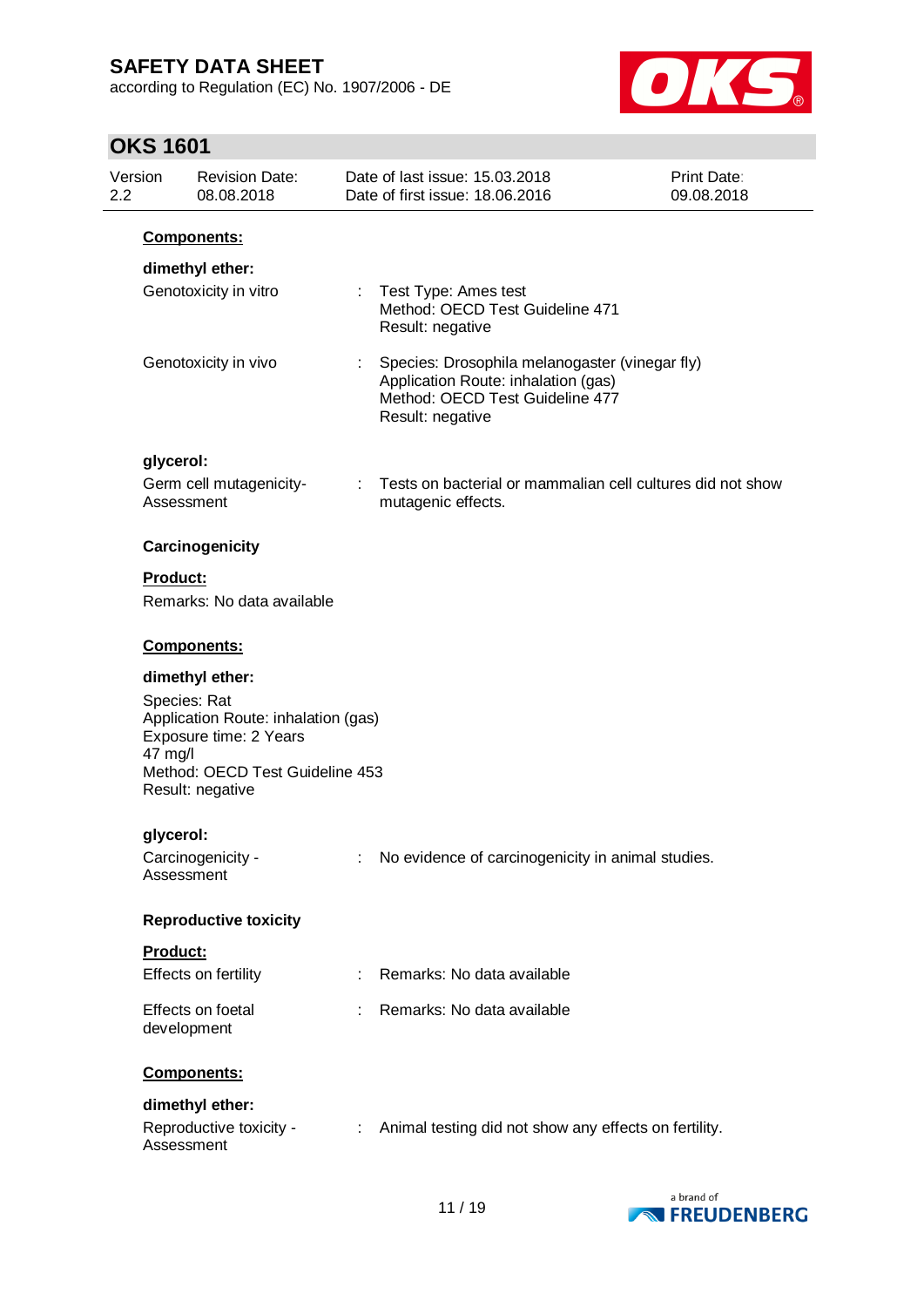according to Regulation (EC) No. 1907/2006 - DE



## **OKS 1601**

| Version | <b>Revision Date:</b> | Date of last issue: 15.03.2018  | <b>Print Date:</b> |
|---------|-----------------------|---------------------------------|--------------------|
| 2.2     | 08.08.2018            | Date of first issue: 18,06,2016 | 09.08.2018         |

### **glycerol:**

Reproductive toxicity - : No toxicity to reproduction Assessment No effects on or via lactation

### **Repeated dose toxicity**

### **Product:**

Remarks: This information is not available.

### **Aspiration toxicity**

### **Product:**

This information is not available.

### **Components:**

### **dimethyl ether:**

No aspiration toxicity classification

### **glycerol:**

No aspiration toxicity classification

### **Further information**

### **Product:**

Remarks: Information given is based on data on the components and the toxicology of similar products.

## **SECTION 12: Ecological information**

### **12.1 Toxicity**

| <b>Product:</b>                                                                     |                            |
|-------------------------------------------------------------------------------------|----------------------------|
| Toxicity to fish                                                                    | Remarks: No data available |
| Toxicity to daphnia and other : Remarks: No data available<br>aquatic invertebrates |                            |
| Toxicity to algae                                                                   | Remarks: No data available |
| Toxicity to microorganisms                                                          | Remarks: No data available |

### **Components:**

**dimethyl ether:**

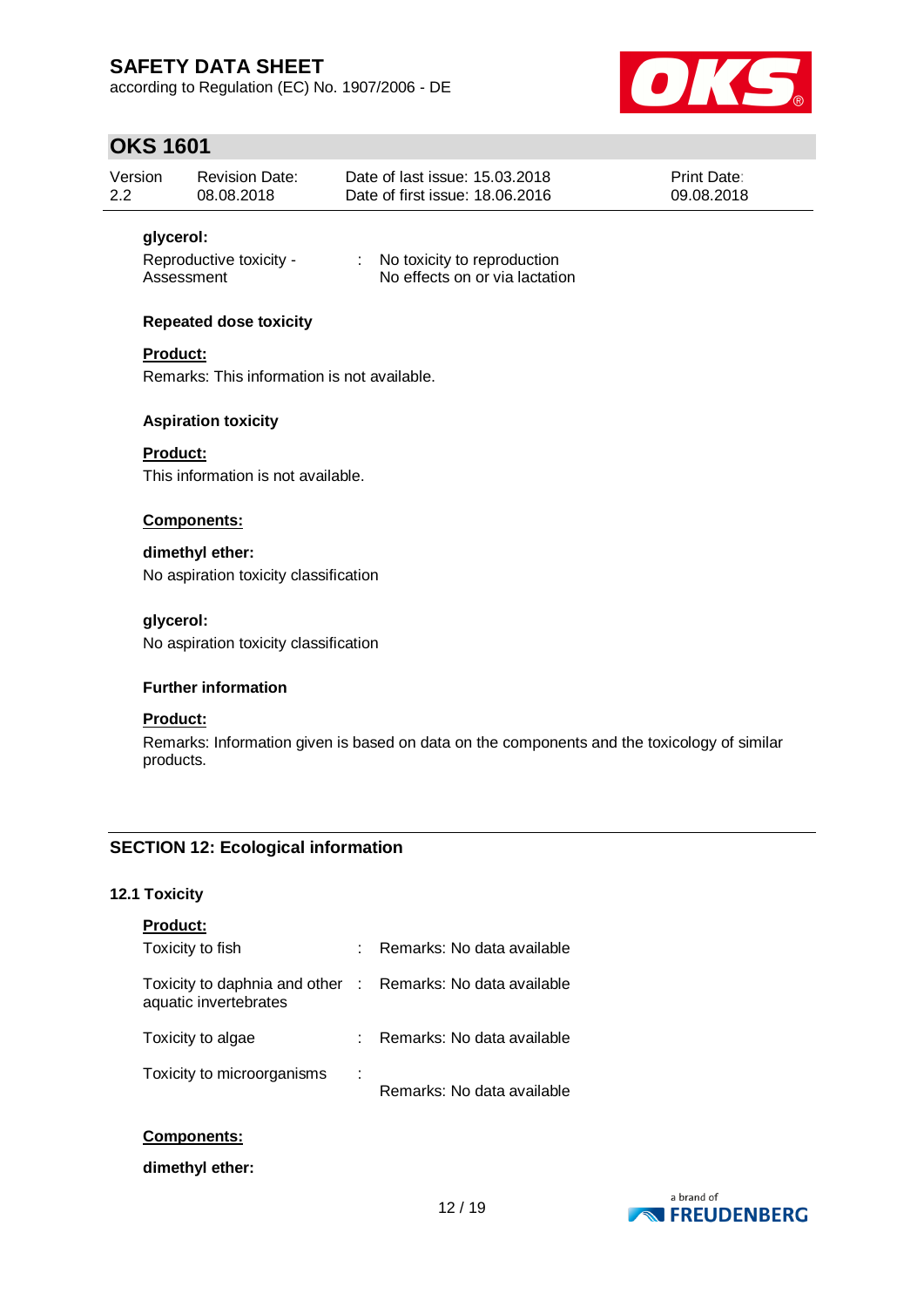according to Regulation (EC) No. 1907/2006 - DE



## **OKS 1601**

| Version<br>2.2 |                 | <b>Revision Date:</b><br>08.08.2018                      | Date of last issue: 15.03.2018<br>Date of first issue: 18.06.2016                                                                                                                                                       | <b>Print Date:</b><br>09.08.2018 |
|----------------|-----------------|----------------------------------------------------------|-------------------------------------------------------------------------------------------------------------------------------------------------------------------------------------------------------------------------|----------------------------------|
|                |                 | Toxicity to fish                                         | LC50 (Poecilia reticulata (guppy)): > 4.100 mg/l<br>Exposure time: 96 h<br>Test Type: semi-static test                                                                                                                  |                                  |
|                |                 | Toxicity to daphnia and other :<br>aquatic invertebrates | EC50 (Daphnia magna (Water flea)): > 4.400 mg/l<br>Exposure time: 48 h<br>Test Type: static test                                                                                                                        |                                  |
|                |                 | Toxicity to algae                                        | EC50 (green algae): 154,9 mg/l<br>Exposure time: 96 h                                                                                                                                                                   |                                  |
|                | glycerol:       |                                                          |                                                                                                                                                                                                                         |                                  |
|                |                 | Toxicity to fish                                         | LC50 (Oncorhynchus mykiss (rainbow trout)): 54.000 mg/l<br>Exposure time: 96 h<br>Test Type: static test                                                                                                                |                                  |
|                |                 | Toxicity to daphnia and other :<br>aquatic invertebrates | EC50 (Daphnia magna (Water flea)): 1.955 mg/l<br>Exposure time: 48 h<br>Test Type: static test                                                                                                                          |                                  |
|                |                 | 12.2 Persistence and degradability                       |                                                                                                                                                                                                                         |                                  |
|                | <b>Product:</b> |                                                          |                                                                                                                                                                                                                         |                                  |
|                |                 | Biodegradability                                         | Remarks: No data available                                                                                                                                                                                              |                                  |
|                | removability    | Physico-chemical                                         | Remarks: No data available                                                                                                                                                                                              |                                  |
|                |                 | Components:                                              |                                                                                                                                                                                                                         |                                  |
|                |                 | dimethyl ether:                                          |                                                                                                                                                                                                                         |                                  |
|                |                 | Biodegradability                                         | Test Type: aerobic<br>Inoculum: activated sludge<br>Result: Not readily biodegradable.<br>Biodegradation: 5 %<br>Exposure time: 28 d<br>Method: OECD Test Guideline 301D                                                |                                  |
|                | glycerol:       |                                                          |                                                                                                                                                                                                                         |                                  |
|                |                 | Biodegradability                                         | Result: Readily biodegradable.<br>Biodegradation: 94 %<br>Exposure time: 1 d                                                                                                                                            |                                  |
|                |                 | 12.3 Bioaccumulative potential                           |                                                                                                                                                                                                                         |                                  |
|                | <b>Product:</b> |                                                          |                                                                                                                                                                                                                         |                                  |
|                |                 | <b>Bioaccumulation</b>                                   | Remarks: This mixture contains no substance considered to<br>be persistent, bioaccumulating and toxic (PBT).<br>This mixture contains no substance considered to be very<br>persistent and very bioaccumulating (vPvB). |                                  |

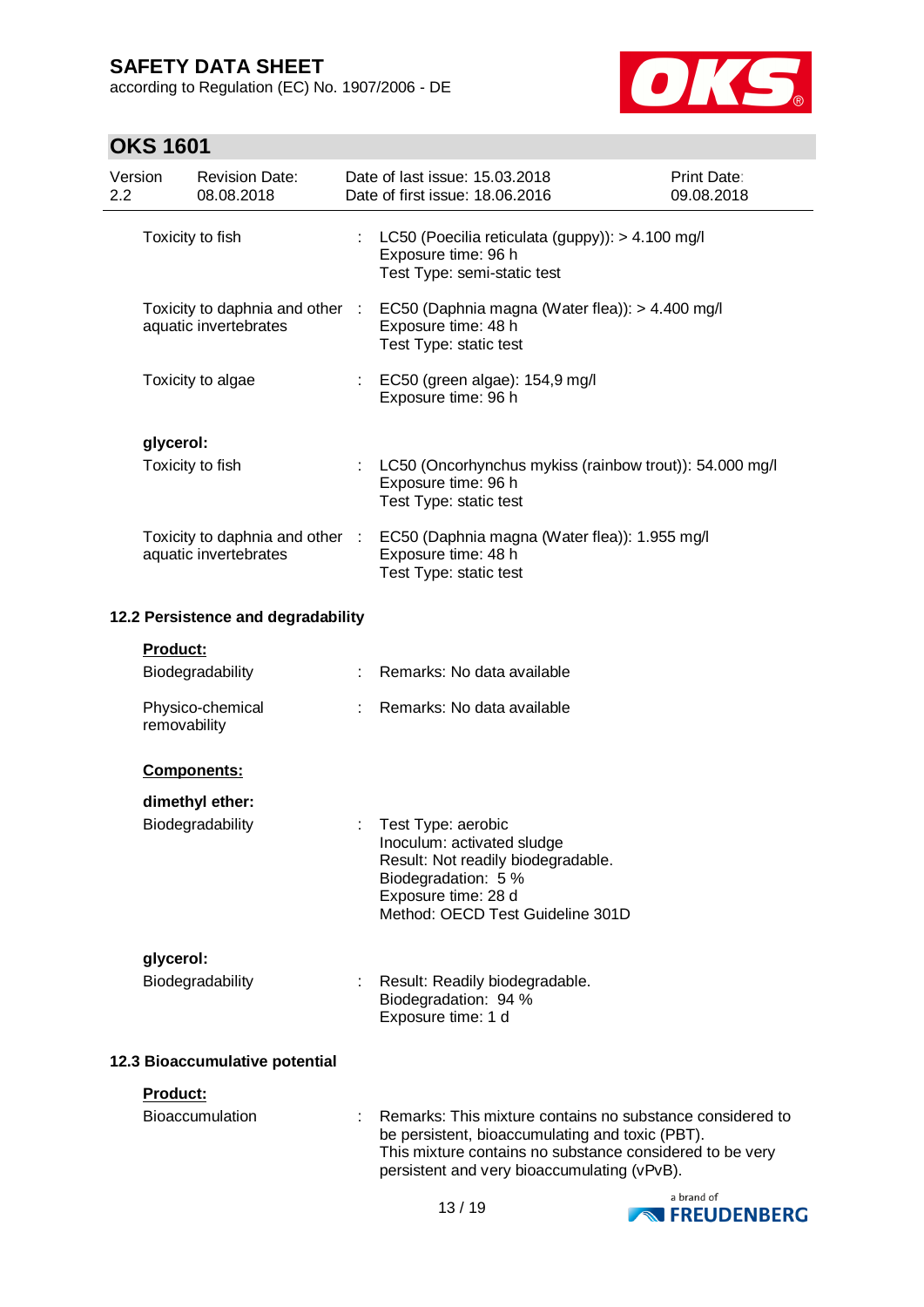according to Regulation (EC) No. 1907/2006 - DE



## **OKS 1601**

| Version<br>2.2             |                 | <b>Revision Date:</b><br>08.08.2018              |   | Date of last issue: 15.03.2018<br>Date of first issue: 18.06.2016                                                                                                                                          | <b>Print Date:</b><br>09.08.2018 |
|----------------------------|-----------------|--------------------------------------------------|---|------------------------------------------------------------------------------------------------------------------------------------------------------------------------------------------------------------|----------------------------------|
|                            |                 | Components:                                      |   |                                                                                                                                                                                                            |                                  |
|                            |                 |                                                  |   |                                                                                                                                                                                                            |                                  |
|                            | octanol/water   | dimethyl ether:<br>Partition coefficient: n-     | ÷ | log Pow: 0,07 (25 °C)                                                                                                                                                                                      |                                  |
|                            | glycerol:       |                                                  |   |                                                                                                                                                                                                            |                                  |
|                            | octanol/water   | Partition coefficient: n-                        | ÷ | log Pow: -1,760                                                                                                                                                                                            |                                  |
|                            |                 | 12.4 Mobility in soil                            |   |                                                                                                                                                                                                            |                                  |
|                            | Product:        |                                                  |   |                                                                                                                                                                                                            |                                  |
|                            | Mobility        |                                                  |   | Remarks: No data available                                                                                                                                                                                 |                                  |
|                            |                 | Distribution among<br>environmental compartments |   | Remarks: No data available                                                                                                                                                                                 |                                  |
|                            |                 | 12.5 Results of PBT and vPvB assessment          |   |                                                                                                                                                                                                            |                                  |
|                            | <b>Product:</b> |                                                  |   |                                                                                                                                                                                                            |                                  |
|                            | Assessment      |                                                  | ÷ | This substance/mixture contains no components considered<br>to be either persistent, bioaccumulative and toxic (PBT), or<br>very persistent and very bioaccumulative (vPvB) at levels of<br>0.1% or higher |                                  |
|                            |                 | Components:                                      |   |                                                                                                                                                                                                            |                                  |
|                            |                 | dimethyl ether:                                  |   |                                                                                                                                                                                                            |                                  |
|                            | Assessment      |                                                  |   | Non-classified vPvB substance. Non-classified PBT<br>substance.                                                                                                                                            |                                  |
|                            | glycerol:       |                                                  |   |                                                                                                                                                                                                            |                                  |
|                            | Assessment      |                                                  | ÷ | Non-classified PBT substance, Non-classified vPvB<br>substance.                                                                                                                                            |                                  |
| 12.6 Other adverse effects |                 |                                                  |   |                                                                                                                                                                                                            |                                  |
|                            | Product:        |                                                  |   |                                                                                                                                                                                                            |                                  |
|                            | information     | Additional ecological                            | ÷ | No information on ecology is available.                                                                                                                                                                    |                                  |

## **SECTION 13: Disposal considerations**

### **13.1 Waste treatment methods**

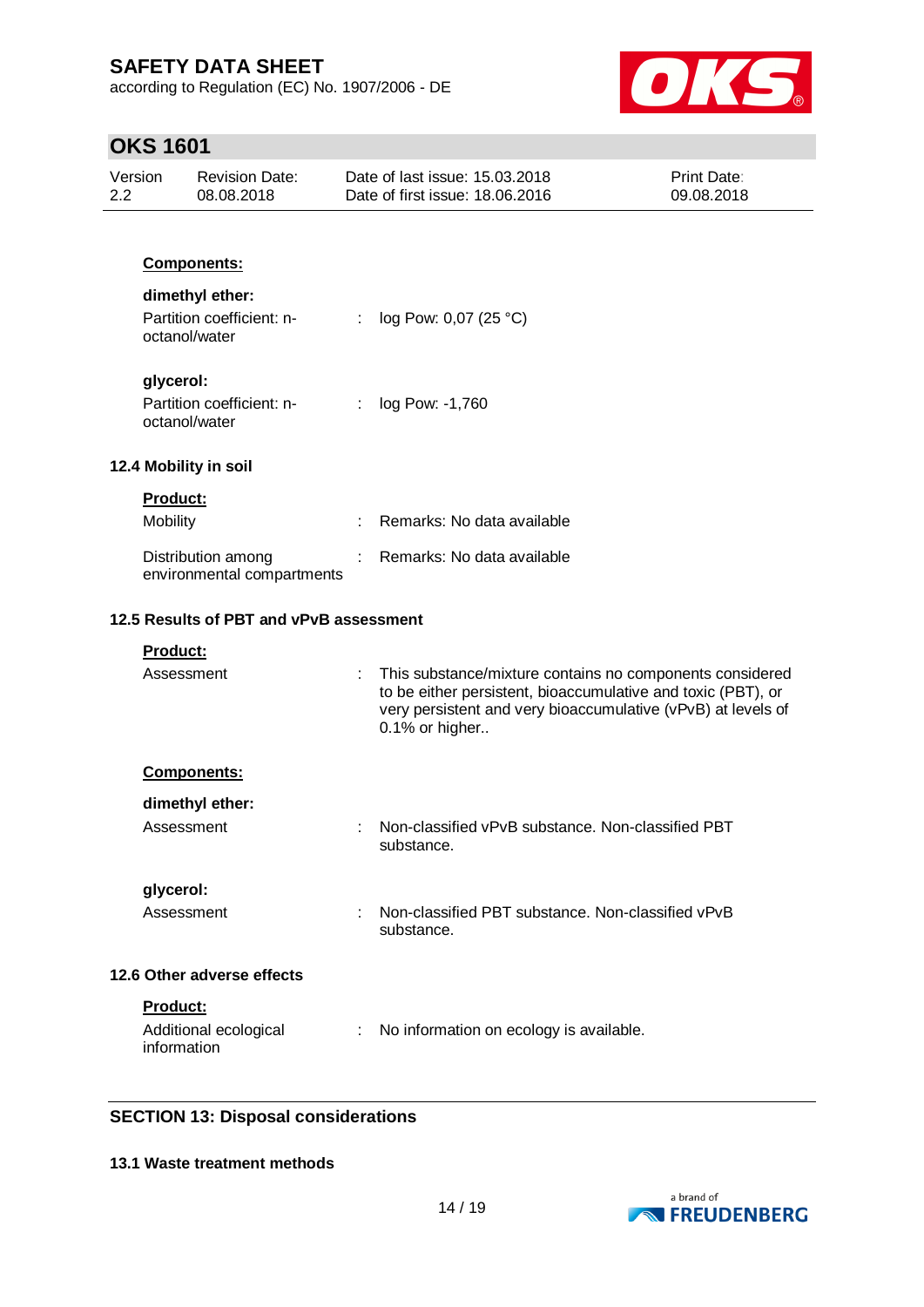according to Regulation (EC) No. 1907/2006 - DE



## **OKS 1601**

| Version<br>$2.2^{\circ}$ | <b>Revision Date:</b><br>08.08.2018 | Date of last issue: 15.03.2018<br>Date of first issue: 18.06.2016                                                                                                                                                     | <b>Print Date:</b><br>09.08.2018 |  |  |
|--------------------------|-------------------------------------|-----------------------------------------------------------------------------------------------------------------------------------------------------------------------------------------------------------------------|----------------------------------|--|--|
| Product                  |                                     | : Do not dispose of with domestic refuse.<br>Dispose of as hazardous waste in compliance with local and<br>national regulations.                                                                                      |                                  |  |  |
|                          |                                     | Waste codes should be assigned by the user based on the<br>application for which the product was used.                                                                                                                |                                  |  |  |
| Contaminated packaging   |                                     | : Packaging that is not properly emptied must be disposed of as<br>the unused product.<br>Offer empty spray cans to an established disposal company.<br>Pressurized container: Do not pierce or burn, even after use. |                                  |  |  |
|                          |                                     | The following Waste Codes are only suggestions:                                                                                                                                                                       |                                  |  |  |

## **SECTION 14: Transport information**

#### **14.1 UN number**

| <b>ADR</b>                                                                                     | ÷.   | <b>UN 1950</b>                                          |
|------------------------------------------------------------------------------------------------|------|---------------------------------------------------------|
| <b>IMDG</b>                                                                                    |      | <b>UN 1950</b>                                          |
| <b>IATA</b>                                                                                    | t in | <b>UN 1950</b>                                          |
| 14.2 UN proper shipping name                                                                   |      |                                                         |
| <b>ADR</b>                                                                                     | ÷    | <b>AEROSOLS</b>                                         |
| <b>IMDG</b>                                                                                    | ŧ.   | <b>AEROSOLS</b>                                         |
| <b>IATA</b>                                                                                    |      | Aerosols, flammable                                     |
| 14.3 Transport hazard class(es)                                                                |      |                                                         |
| <b>ADR</b>                                                                                     | t.   | $\overline{2}$                                          |
| <b>IMDG</b>                                                                                    |      | 2.1                                                     |
| <b>IATA</b>                                                                                    | t.   | 2.1                                                     |
| 14.4 Packing group                                                                             |      |                                                         |
| <b>ADR</b><br>Packing group<br><b>Classification Code</b><br>Labels<br>Tunnel restriction code |      | Not assigned by regulation<br>5F<br>2.1<br>$\colon$ (D) |
| <b>IMDG</b><br>Packing group<br>Labels<br><b>EmS Code</b>                                      |      | Not assigned by regulation<br>2.1<br>$F-D, S-U$         |
| <b>IATA (Cargo)</b><br>Packing instruction (cargo<br>aircraft)                                 | t.   | 203                                                     |
|                                                                                                |      |                                                         |

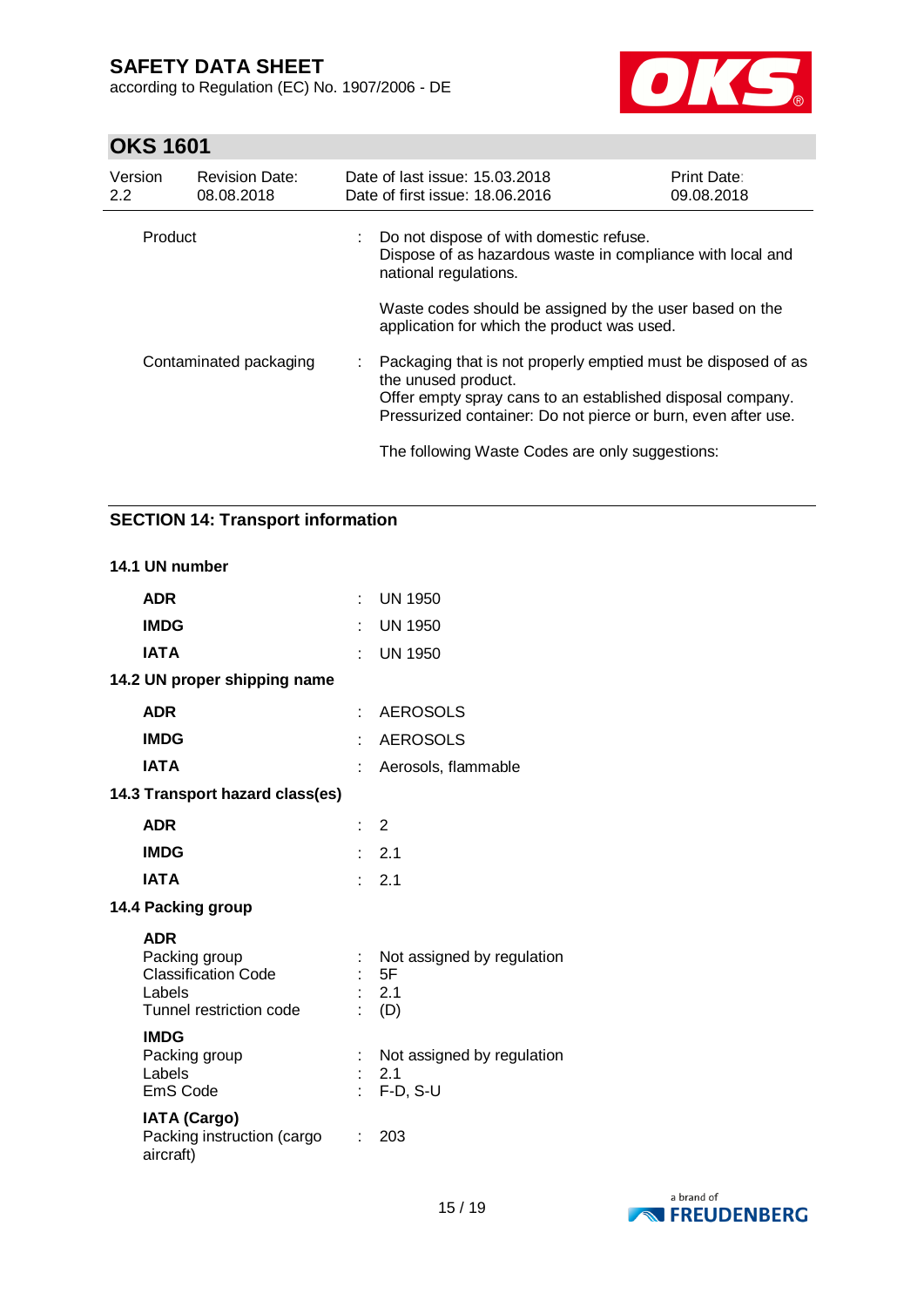according to Regulation (EC) No. 1907/2006 - DE



## **OKS 1601**

| 2.2                                                                   | Version     | <b>Revision Date:</b><br>08.08.2018                                                                                 |  | Date of last issue: 15.03.2018<br>Date of first issue: 18.06.2016       | Print Date:<br>09.08.2018 |
|-----------------------------------------------------------------------|-------------|---------------------------------------------------------------------------------------------------------------------|--|-------------------------------------------------------------------------|---------------------------|
|                                                                       | Labels      | Packing instruction (LQ)<br>Packing group                                                                           |  | Y203<br>Not assigned by regulation<br><b>Flammable Gas</b>              |                           |
|                                                                       | Labels      | <b>IATA (Passenger)</b><br>Packing instruction<br>(passenger aircraft)<br>Packing instruction (LQ)<br>Packing group |  | 203<br>Y203<br>Not assigned by regulation<br><b>Flammable Gas</b>       |                           |
|                                                                       |             | 14.5 Environmental hazards                                                                                          |  |                                                                         |                           |
|                                                                       | <b>ADR</b>  | Environmentally hazardous                                                                                           |  | no                                                                      |                           |
|                                                                       | <b>IMDG</b> | Marine pollutant                                                                                                    |  | no                                                                      |                           |
|                                                                       |             | <b>IATA (Passenger)</b><br>Environmentally hazardous                                                                |  | no                                                                      |                           |
|                                                                       |             | <b>IATA (Cargo)</b><br>Environmentally hazardous                                                                    |  | no                                                                      |                           |
| 14.6 Special precautions for user<br>No special precautions required. |             |                                                                                                                     |  |                                                                         |                           |
|                                                                       |             |                                                                                                                     |  | 14.7 Transport in bulk according to Annex II of Marpol and the IBC Code |                           |
|                                                                       | Remarks     |                                                                                                                     |  | Not applicable for product as supplied.                                 |                           |

## **SECTION 15: Regulatory information**

## **15.1 Safety, health and environmental regulations/legislation specific for the substance or mixture**

| REACH - Candidate List of Substances of Very High<br>Concern for Authorisation (Article 59).                                         | This product does not contain<br>substances of very high concern<br>(Regulation (EC) No<br>1907/2006 (REACH), Article 57). |
|--------------------------------------------------------------------------------------------------------------------------------------|----------------------------------------------------------------------------------------------------------------------------|
| REACH - List of substances subject to authorisation<br>(Annex XIV)                                                                   | Not applicable                                                                                                             |
| Regulation (EC) No 1005/2009 on substances that<br>deplete the ozone layer                                                           | Not applicable                                                                                                             |
| Regulation (EC) No 850/2004 on persistent organic<br>pollutants                                                                      | Not applicable                                                                                                             |
| Regulation (EC) No 649/2012 of the European<br>Parliament and the Council concerning the export and<br>import of dangerous chemicals | Not applicable                                                                                                             |

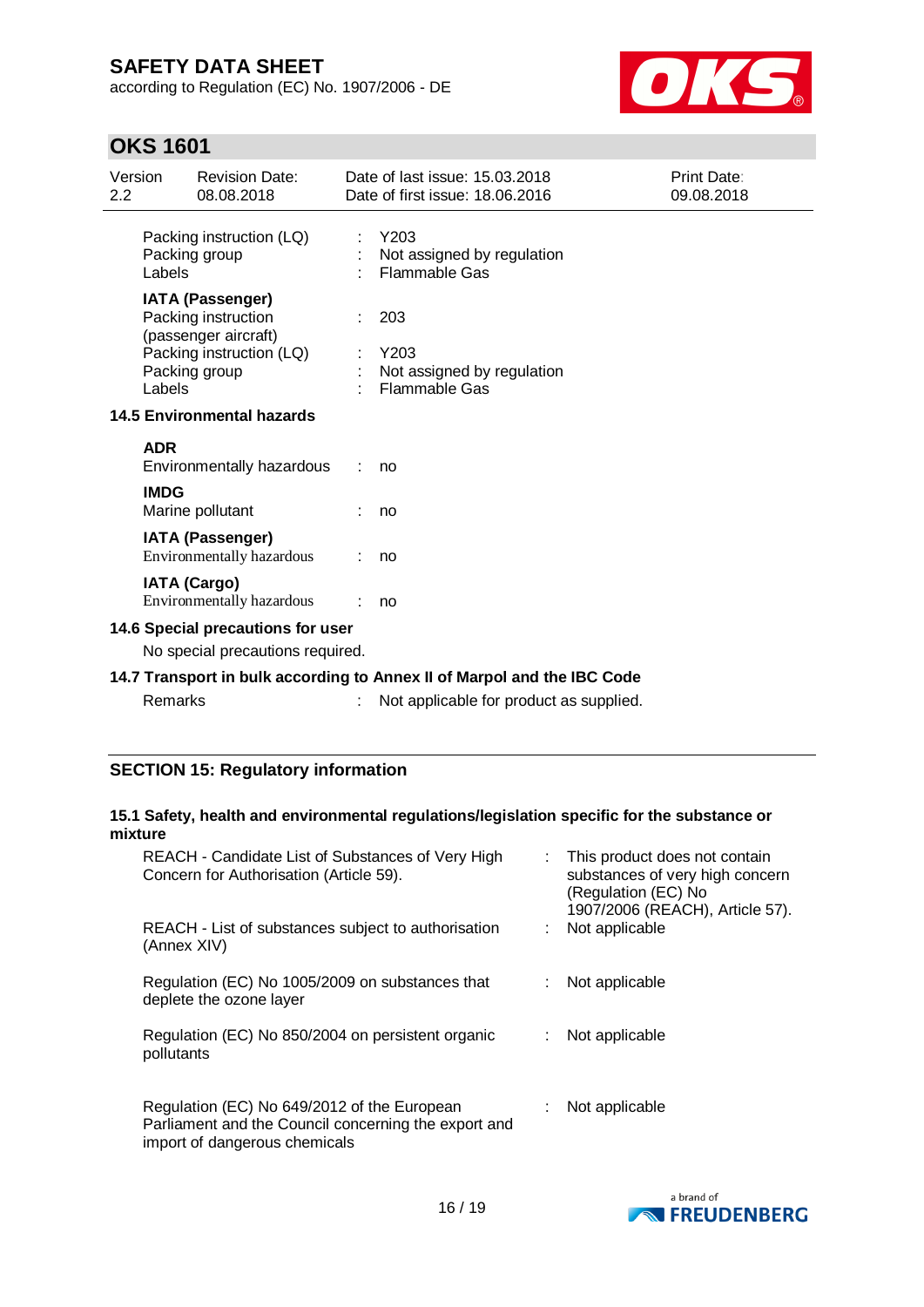**OKS 1601**

according to Regulation (EC) No. 1907/2006 - DE



#### Version 2.2 Revision Date: 08.08.2018 Date of last issue: 15.03.2018 Date of first issue: 18.06.2016 Print Date: 09.08.2018 REACH - Restrictions on the manufacture, placing on the market and use of certain dangerous substances, preparations and articles (Annex XVII) : Not applicable Seveso III: Directive 2012/18/EU of the European Parliament and of the Council on the control of major-accident hazards involving dangerous substances. Quantity 1 Quantity 2 P3a **FLAMMABLE AEROSOLS** 150 t 500 t P2 Water contaminating class (Germany) : WGK 1 slightly water endangering Classification according to AwSV, Annex 1 (5.2) TA Luft List (Germany) : Total dust: others: 0,24 % Inorganic substances in powdered form: Not applicable Inorganic substances in vapour or gaseous form: Not applicable Organic Substances: others: 46,54 % Carcinogenic substances: Not applicable Mutagenic: Not applicable Toxic to reproduction: Not applicable Volatile organic compounds : Directive 2010/75/EU of 24 November 2010 on industrial emissions (integrated pollution prevention and control) Volatile organic compounds (VOC) content: 40,8 % Remarks: VOC content excluding water

Other regulations:

Take note of Directive 94/33/EC on the protection of young people at work or stricter national regulations, where applicable.

### **15.2 Chemical safety assessment**

This information is not available.

## **SECTION 16: Other information**

### **Full text of H-Statements**

| H <sub>220</sub> | Extremely flammable gas.                              |
|------------------|-------------------------------------------------------|
| H <sub>280</sub> | : Contains gas under pressure; may explode if heated. |

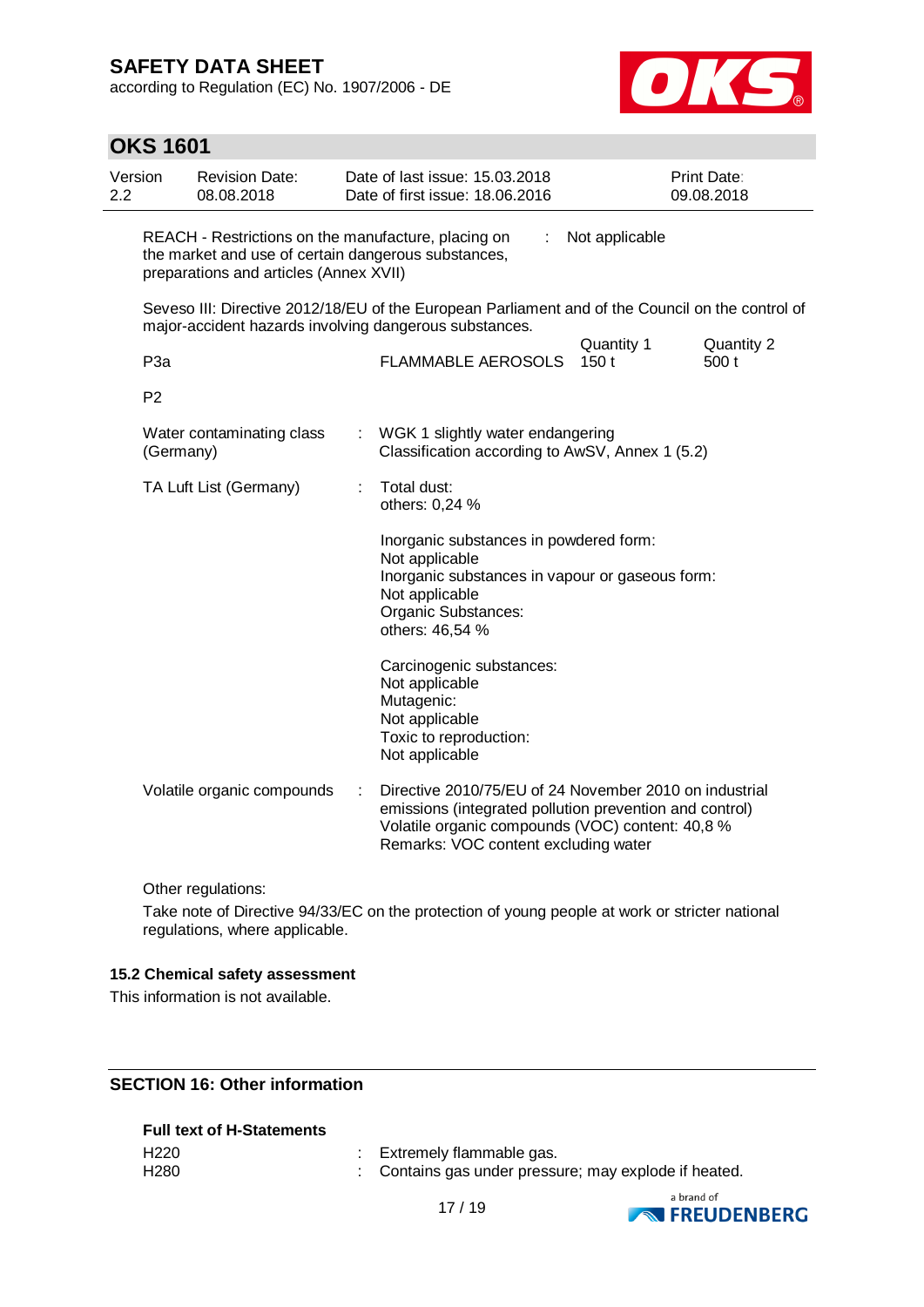according to Regulation (EC) No. 1907/2006 - DE



## **OKS 1601**

| Version | <b>Revision Date:</b> | Date of last issue: 15.03.2018  | <b>Print Date:</b> |
|---------|-----------------------|---------------------------------|--------------------|
| 2.2     | 08.08.2018            | Date of first issue: 18,06,2016 | 09.08.2018         |

#### **Full text of other abbreviations**

Note U (table 3.1) : When put on the market gases have to be classified as "Gases under pressure", in one of the groups compressed gas, liquefied gas, refrigerated liquefied gas or dissolved gas. The group depends on the physical state in which the gas is packaged and therefore has to be assigned case by case.

ADN - European Agreement concerning the International Carriage of Dangerous Goods by Inland Waterways; ADR - European Agreement concerning the International Carriage of Dangerous Goods by Road; AICS - Australian Inventory of Chemical Substances; ASTM - American Society for the Testing of Materials; bw - Body weight; CLP - Classification Labelling Packaging Regulation; Regulation (EC) No 1272/2008; CMR - Carcinogen, Mutagen or Reproductive Toxicant; DIN - Standard of the German Institute for Standardisation; DSL - Domestic Substances List (Canada); ECHA - European Chemicals Agency; EC-Number - European Community number; ECx - Concentration associated with x% response; ELx - Loading rate associated with x% response; EmS - Emergency Schedule; ENCS - Existing and New Chemical Substances (Japan); ErCx - Concentration associated with x% growth rate response; GHS - Globally Harmonized System; GLP - Good Laboratory Practice; IARC - International Agency for Research on Cancer; IATA - International Air Transport Association; IBC - International Code for the Construction and Equipment of Ships carrying Dangerous Chemicals in Bulk; IC50 - Half maximal inhibitory concentration; ICAO - International Civil Aviation Organization; IECSC - Inventory of Existing Chemical Substances in China; IMDG - International Maritime Dangerous Goods; IMO - International Maritime Organization; ISHL - Industrial Safety and Health Law (Japan); ISO - International Organisation for Standardization; KECI - Korea Existing Chemicals Inventory; LC50 - Lethal Concentration to 50 % of a test population; LD50 - Lethal Dose to 50% of a test population (Median Lethal Dose); MARPOL - International Convention for the Prevention of Pollution from Ships; n.o.s. - Not Otherwise Specified; NO(A)EC - No Observed (Adverse) Effect Concentration; NO(A)EL - No Observed (Adverse) Effect Level; NOELR - No Observable Effect Loading Rate; NZIoC - New Zealand Inventory of Chemicals; OECD - Organization for Economic Co-operation and Development; OPPTS - Office of Chemical Safety and Pollution Prevention; PBT - Persistent, Bioaccumulative and Toxic substance; PICCS - Philippines Inventory of Chemicals and Chemical Substances; (Q)SAR - (Quantitative) Structure Activity Relationship; REACH - Regulation (EC) No 1907/2006 of the European Parliament and of the Council concerning the Registration, Evaluation, Authorisation and Restriction of Chemicals; RID - Regulations concerning the International Carriage of Dangerous Goods by Rail; SADT - Self-Accelerating Decomposition Temperature; SDS - Safety Data Sheet; SVHC - Substance of Very High Concern; TCSI - Taiwan Chemical Substance Inventory; TRGS - Technical Rule for Hazardous Substances; TSCA - Toxic Substances Control Act (United States); UN - United Nations; vPvB - Very Persistent and Very Bioaccumulative

### **Further information**

### **Classification of the mixture: Classification procedure:**

Aerosol 1 **H222, H229** Based on product data or assessment

This safety datasheet applies only to products originally packaged and labelled by OKS Spezialschmierstoffe. The information contained therein is protected by copyright and must not be reproduced or amended without the express written approval of OKS Spezialschmierstoffe. This document may be passed on only to the extent required by law. Any dissemination of our safety datasheets (e.g. as a document for download from the Internet) beyond this legally